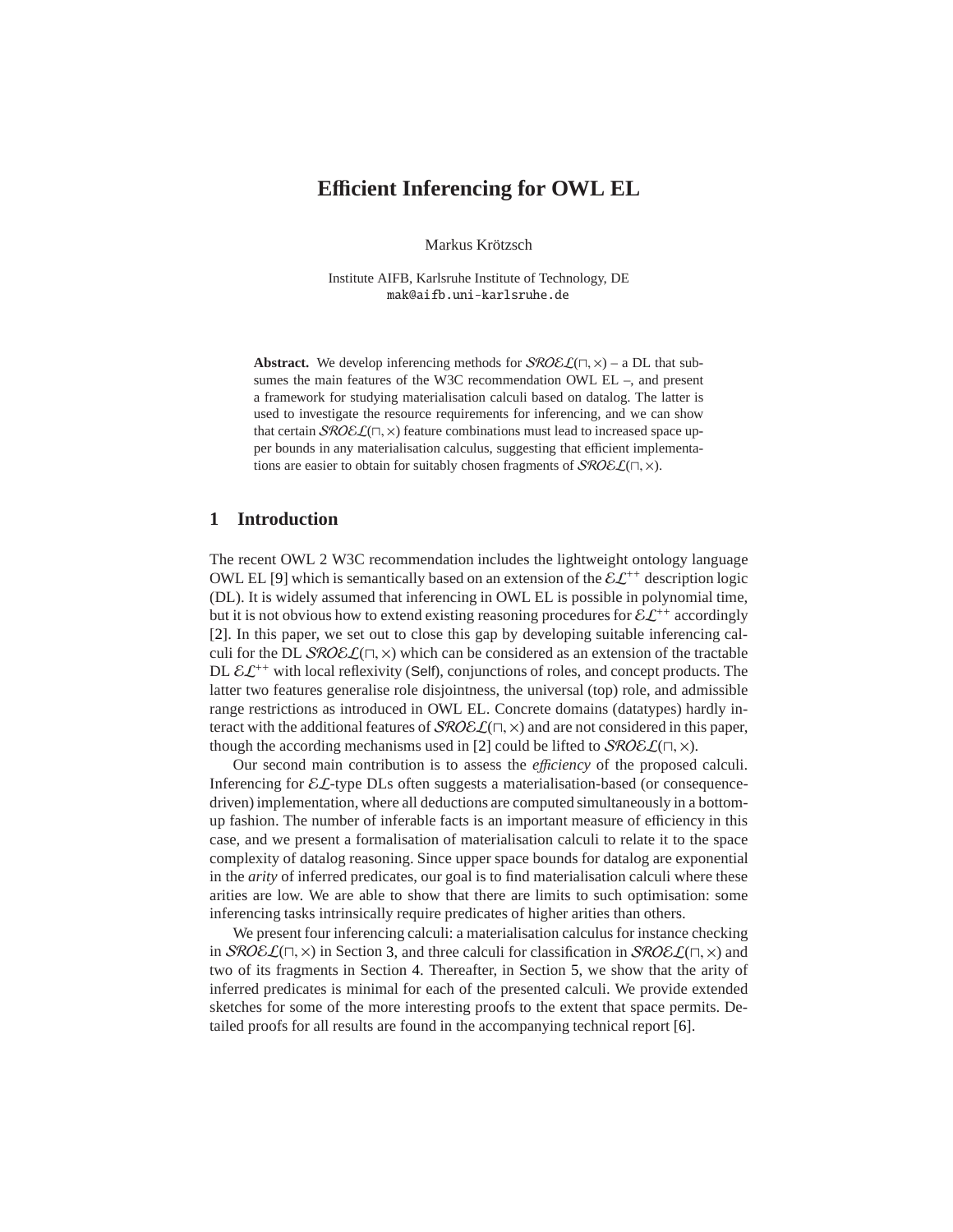Table 1. Syntax and semantics of *SROE* £( $\sqcap$ ,  $\times$ ) axioms

<span id="page-1-0"></span>

| Axiom                                                                                              | Syntax            | Semantics for an interpretation $\mathcal{I} = \langle \Delta^1, \cdot^1 \rangle$                                              |
|----------------------------------------------------------------------------------------------------|-------------------|--------------------------------------------------------------------------------------------------------------------------------|
| concept assertion                                                                                  | C(a)              | $a^I \in \overline{C^I}$                                                                                                       |
| role assertion                                                                                     | R(a, b)           | $\langle a^I, b^I \rangle \in R^I$                                                                                             |
| concept inclusion (GCI)                                                                            | $C \sqsubseteq D$ | $C^I \subseteq D^I$                                                                                                            |
| role inclusion                                                                                     | $R \sqsubset T$   | $R^I\subset T^I$                                                                                                               |
| generalised role inclusion $R \circ S \subseteq T$                                                 |                   | $\{ \langle x, z \rangle \mid \langle x, y \rangle \in R^I, \langle y, z \rangle \in S^I \text{ for some } y \} \subseteq T^I$ |
| role conjunction                                                                                   |                   | $S_1 \sqcap S_2 \sqsubseteq T$ $S_1^{\cal I} \cap S_2^{\cal I} \subseteq T^{\cal I}$                                           |
| concept product                                                                                    |                   | $C \times D \sqsubseteq T$ $C^{\overline{I}} \times D^{\overline{I}} \subseteq T^{\overline{I}}$                               |
|                                                                                                    |                   | $R \sqsubseteq C \times D$ $T^I \subseteq C^I \times D^I$                                                                      |
| $C, D \in \mathbb{C}, R, S_{(i)}, T \in \mathbb{N}_{\mathbb{R}}, a, b \in \mathbb{N}_{\mathbb{I}}$ |                   |                                                                                                                                |

### **2 Preliminaries**

This section summarises the basic notions from DL and datalog that are used in this paper. Readers who are not familiar with these topics may find extended introductory definitions in [\[6\]](#page-12-2). The main DL studied herein is  $\mathcal{SRO}\mathcal{EL}(\square, \times)$  which subsumes all semantic features of OWL EL that are not related to datatypes (concrete domains). SROEL(⊓, ×) is based on three disjoint finite sets of *individual names* **N<sup>I</sup>** , *concept names* **NC**, and *role names* **NR**. The set **C** of SROEL(⊓, ×) *concept expressions* then is given as  $C \coloneqq \top | \bot | N_C | C \sqcap C | \exists N_R.C | \exists N_R. \text{Self } | {N_I}.$  The set of  $\text{SROEL}(\sqcap, \times)$ *axioms* is defined as in Table [1.](#page-1-0) One may distinguish axioms of *ABox* (assertional axioms), *TBox* (terminological axioms: GCIs), and *RBox* (axioms related to roles).

Knowledge bases are sets of axioms that satisfy some additional properties. Consider a set KB of SROEL(⊓, ×) axioms. We inductively define the set of *non-simple roles* of KB to contain all roles *T* for which there is an axiom  $R \circ S \subseteq T \in KB$ , or an axiom  $R \subseteq T$  such that R is non-simple. A role that is not non-simple is called *simple*. Moreover, given a role name  $R$ , we define  $ran(R)$  to denote the set of concept expressions *D* ∈ **C** for which KB contains axioms  $R \subseteq S_1, \ldots, S_{n-1} \subseteq S_n$  and  $S_n \subseteq C \times D$  for some  $S_1, \ldots, S_n \in \mathbb{N}_\mathbb{R}$  and  $n \geq 0$ . The set KB is a  $\mathcal{SROEL}(\square, \times)$  *knowledge base* if the following restrictions are satisfied:

- **–** all roles *S* occurring in expressions ∃*S*.Self ∈ KB are simple,
- **–** all roles *S* <sup>1</sup>, *S* <sup>2</sup> occurring in axioms *S* <sup>1</sup> ⊓ *S* <sup>2</sup> ⊑ *T* ∈ KB are simple,
- **–** for every axiom  $R \circ S \subseteq T \in KB$  we have ran(*T*) ⊆ ran(*S*), and
- $-$  for every axiom  $S_1 \sqcap S_2 \sqsubseteq T \in KB$  we have ran(*T*) ⊆ ran( $S_1$ ) ∪ ran( $S_2$ ).

Note that we do not impose the structural restrictions of RBox regularity here [\[5\]](#page-12-3) which also apply to OWL DL (and hence to OWL EL) ontologies, since these are not needed for efficient reasoning in *SROE* £( $\sqcap$ , ×).

The semantics of  $\mathcal{SROEL}(\Pi, \times)$  is specified by defining DL interpretations  $I =$  $\langle A^I, A^J \rangle$  as usual. Here, we merely recall the semantics of axioms in Table [1;](#page-1-0) see [\[6\]](#page-12-2) for a complete definition of  $\mathcal{SRO}\mathcal{EL}(\square, \times)$  semantics and entailment. Note that concept products on the left-hand side allow us to define the universal (top) role *U* with an axiom ⊤ × ⊤ ⊑ *U*. Since we can also define the empty (bottom) role *N* using ∃*N*.⊤ ⊑ ⊥, conjunctions of (simple) roles are a generalisation of disjointness of (simple) roles: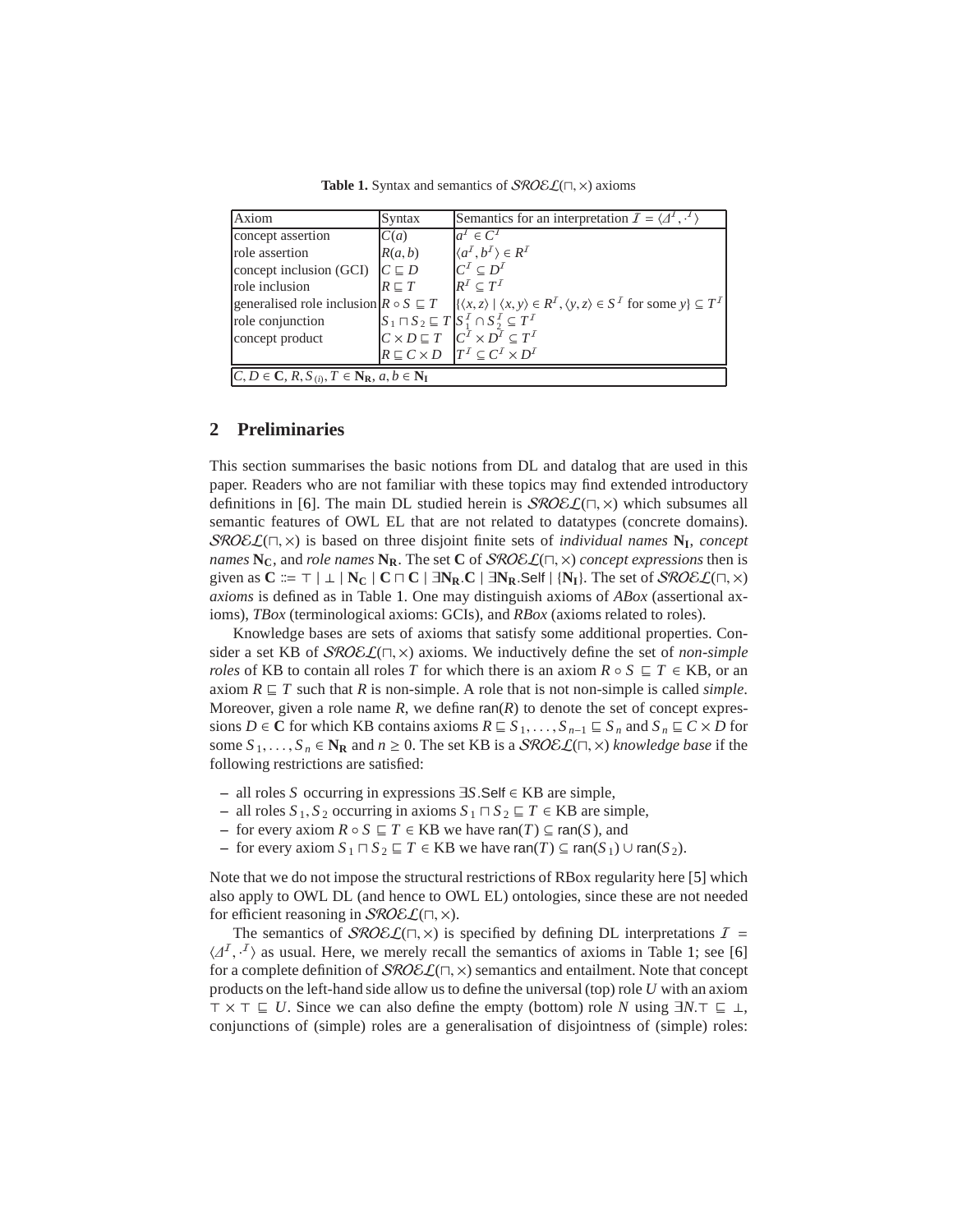the axiom  $R \sqcap S \sqsubseteq N$  declares *S* and *R* to be disjoint. In the absence of other role conjunctions, our requirements on concept products in  $\mathcal{SROEL}(\square, \times)$  knowledge bases agree with the known admissibility requirements for range restrictions in  $\mathcal{EL}^{++}$  [\[3\]](#page-12-4).

Our formalisation of inferencing calculi is based on the simple rule language *datalog* [\[1\]](#page-12-5). A *signature* of datalog is a tuple h**C**, **P**i, where **C** is a finite set of *constants*, and **P** is a finite set of *predicates*, and each predicate  $p \in \mathbf{P}$  has a fixed arity  $ar(p) \ge 0$ . We assume **P** to be a disjoint union  $P_i \cup P_e$  of *IDB predicates*  $P_i$  and *EDB predicates*  $P_e$ .<sup>[1](#page-2-1)</sup> A countably infinite set of *variables* is denoted by **V**. Elements of  $C \cup V$  are called *terms*.

A *datalog atom* over a signature  $\langle C, P \rangle$  is an expression  $p(t_1, \ldots, t_n)$  where  $p \in P$ with  $ar(p) = n$ , and  $t_i \in \mathbb{C} \cup \mathbb{V}$  for  $i = 1, ..., n$ . An IDB (EDB) atom is one that uses an IDB (EDB) predicate. A *datalog rule* is a formula of the form  $B_1 \wedge \ldots \wedge B_l \rightarrow H$  where *B<sup>i</sup>* and *H* are datalog atoms, and *H* is an IDB atom. The premise of a rule is also called its *body*, and the conclusion is called its *head*. A *datalog program P* is a set of datalog rules. A *fact* is a ground, i.e. variable-free, rule with an empty body.

A *ground substitution*  $\sigma$  for a signature  $\langle C, P \rangle$  is a function  $\sigma : V \to C$ . Substitutions are extended to datalog atoms by setting  $\sigma(p(t_1, \ldots, t_n)) \coloneqq p(\sigma(t_1), \ldots, \sigma(t_n)),$ and  $\sigma(p(t_1, \ldots, t_n))$  is called a *ground instance* of  $p(t_1, \ldots, t_n)$  in this case.

A *proof tree* for a datalog program *P* is a structure  $\langle N, E, \lambda \rangle$  where *N* is a finite set of nodes,  $E \subseteq N \times N$  is a set of edges of a directed tree, and  $\lambda$  is a labelling function that assigns a ground datalog atom to each node, where the following holds: for each node  $n \in N$ , there is a rule  $B_1 \wedge \ldots \wedge B_l \rightarrow H \in P$  and a ground substitution  $\sigma$  such that  $\lambda(n) = \sigma(H)$  and the set of child nodes  $\{m \mid \langle n, m \rangle \in E\}$  is of the form  $\{m_1, \ldots, m_l\}$ where  $\lambda(m_i) = \sigma(B_i)$  for each  $i = 1, \ldots, l$ .

A ground atom *H* is a *consequence* of a datalog program *P* if there is a proof tree for *P* that has *H* as the label  $\lambda(r)$  of its root node *r*.

**Definition 1.** *Given a datalog signature*  $\langle C, P \rangle$ *, a* renaming  $\rho$  *is a function*  $\rho : C \to C$ *. To extend*  $\rho$  *to ground datalog atoms we set*  $\rho(p(t_1, \ldots, t_n)) \coloneqq p(\rho(t_1), \ldots, \rho(t_n)).$ 

### <span id="page-2-0"></span>**3 Instance Checking for** SROEL**(**⊓, <sup>×</sup>**)**

We now introduce a calculus for solving the inference task of instance checking – deciding if *C*(*a*) is entailed for any  $C \in \mathbb{N}_{\mathbb{C}}$ ,  $a \in \mathbb{N}_{\mathbb{I}}$  – for  $\mathcal{SROEL}(\square, \times)$ . In Section [5](#page-7-0) we show its optimality in the sense that no other materialisation calculus can be better in terms of certain characteristics. To prepare this study of calculi, it makes sense to seek a uniform presentation for deduction calculi that have been proposed for  $\mathcal{EL}$ -type DLs, e.g., in [\[2,](#page-12-1)[4\]](#page-12-6). This motivates our use of datalog in this section.

Intuitively speaking, a materialisation calculus is a system of deduction rules for deriving logical consequences which – as opposed to a complete inferencing algorithm – does not specify a control flow or processing strategy for evaluating these rules. Deduction rules can be denoted in many forms, e.g. using textual if-then descriptions [\[2\]](#page-12-1),

<span id="page-2-1"></span><sup>&</sup>lt;sup>1</sup> This terminology originates from the field of deductive databases where one distinguishes *extensional* and *intensional data base*.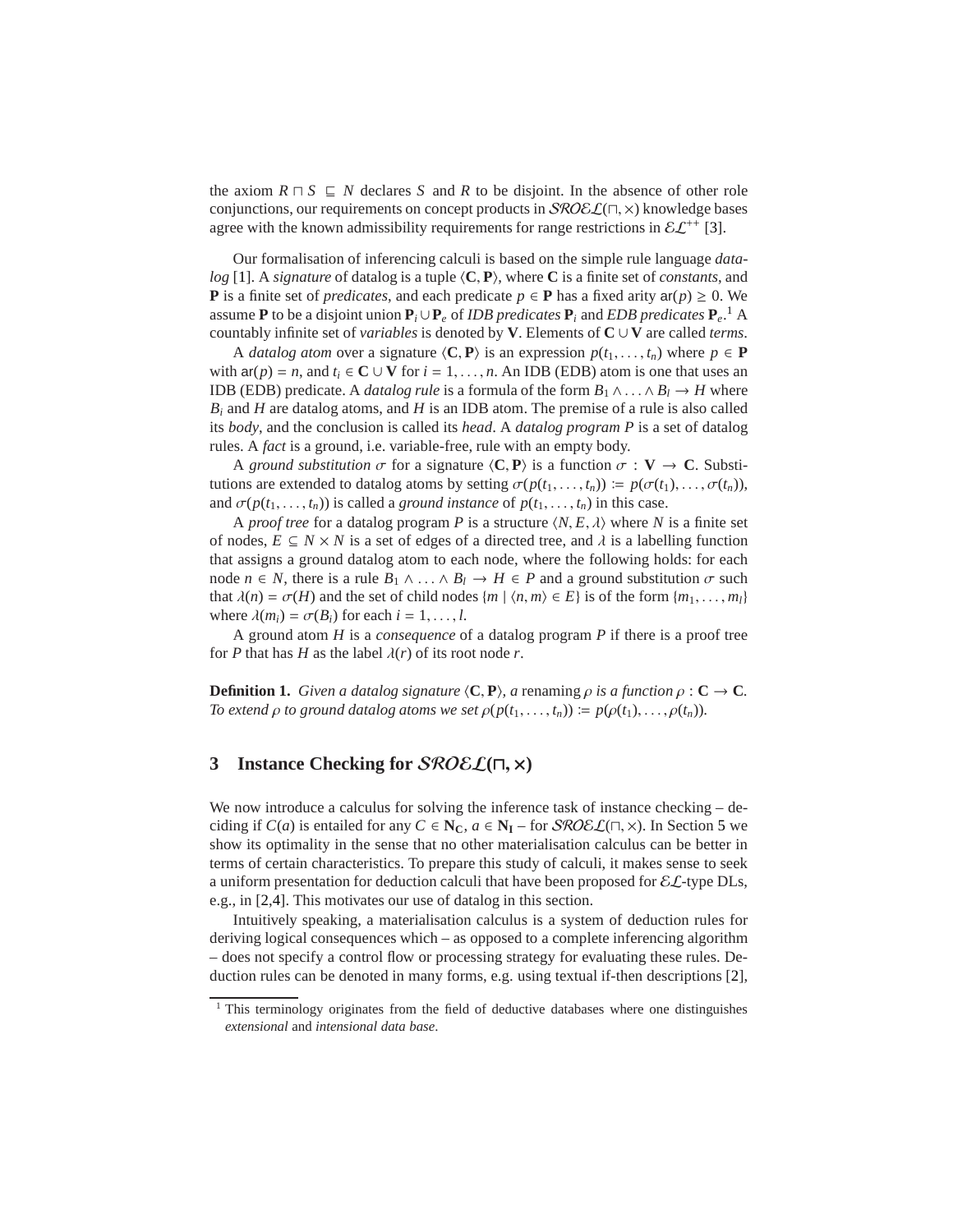| $C(a) \mapsto \{subClass(a, C)\}\$                                                                                 | $R(a, b) \mapsto \{subEx(a, R, b, b)\}\$                                                     | $a \in \mathbb{N}_{\mathbf{I}} \mapsto \{\text{nom}(a)\}\$  |
|--------------------------------------------------------------------------------------------------------------------|----------------------------------------------------------------------------------------------|-------------------------------------------------------------|
| $T \sqsubseteq C \mapsto \{top(C)\}$                                                                               | $A \sqsubseteq \bot \mapsto \{bot(A)\}$                                                      | $A \in \mathbb{N}_{\mathbb{C}} \mapsto \{ \text{cls}(A) \}$ |
| ${a} \sqsubseteq C \mapsto {subClass(a, C)}$                                                                       | $A \sqsubseteq \{c\} \mapsto \{\text{subClass}(A, c)\}\$                                     | $R \in N_R \mapsto \{ \text{rol}(R) \}$                     |
| $A \sqsubseteq C \mapsto \{subClass(A, C)\}\$                                                                      | $A \sqcap B \sqsubseteq C \mapsto \{subConj(A, B, C)\}\$                                     |                                                             |
| $\exists R.\mathsf{Self} \sqsubseteq C \mapsto \{\mathsf{subSelf}(R,C)\}\$                                         | $A \sqsubseteq \exists R$ .Self $\mapsto$ {supSelf(A, R)}                                    |                                                             |
| $\exists R.A \sqsubseteq C \mapsto \{\text{subEx}(R,A,C)\}\$                                                       | $A \subseteq \exists R.B \mapsto \{ \text{supEx}(A, R, B, aux^{A \subseteq \exists R.B}) \}$ |                                                             |
| $R \sqsubseteq T \mapsto \{subRole(R,T)\}\$                                                                        | $R \circ S \subseteq T \mapsto \{\text{subRChain}(R, S, T)\}\$                               |                                                             |
| $R \sqsubseteq C \times D \mapsto \{ \text{supProd}(R, C, D) \}$                                                   | $A \times B \sqsubseteq R \mapsto \{subProd(A, B, R)\}\$                                     |                                                             |
| $R \sqcap S \sqsubseteq T \mapsto \{subRConj(R,S,T)\}\$                                                            |                                                                                              |                                                             |
| $A, B, C, D \in \mathbb{N}_{\mathbb{C}}, R, S, T \in \mathbb{N}_{\mathbb{R}}, a, b, c \in \mathbb{N}_{\mathbb{I}}$ |                                                                                              |                                                             |

<span id="page-3-1"></span>Fig. 1. Input translation  $P_{\text{inst}}$ 

in tabular form [\[9\]](#page-12-0), or as sequent calculus style derivation rules [\[4\]](#page-12-6). Premises and conclusions of rules often consist of logical formulae, but may also contain auxiliary expressions that are relevant to the calculus.[2](#page-3-0) A deduction rule can then be viewed as a schema for deriving new expressions from a finite set of given expressions. In particular, the applicability of rules is normally not affected by uniform renamings of signature symbols in premise and conclusion.

Deduction rules in this sense can be denoted as datalog rules where concrete logical sentences are represented as ground facts that use signature symbols in term positions. For example, we can represent  $A \subseteq B$  as subclassOf( $A, B$ ), and introduce a rule subclassOf(*x*, *y*)  $\land$  subclassOf(*y*, *z*)  $\rightarrow$  subclassOf(*x*, *z*). This unifies the presentation of diverse calculi, and allows us to exploit techniques from deductive databases. For connecting datalog to DL, we require an input translation from individual DL axioms to (sets of) datalog EDB facts. This translations is also defined for signature symbols, since symbols must generally be "loaded" into datalog to be able to derive conclusions about them, regardless of whether the symbols occurred in input axioms or not. A formalisation of these ideas is given later in Definition [2.](#page-7-1)

Calculi in the above sense generally suggest materialisation-based (or consequencedriven) reasoning: after translating a knowledge base to datalog facts, all consequences of these facts under the deduction rules can be computed in a bottom-up fashion, and all supported entailments can then be checked without further recursive computation. This contrasts with other reasoning principles such as the tableaux method where just a single entailment is checked in one run of the algorithm.

It is not hard to formulate the deduction algorithms presented for  $\mathcal{EL}$ -type logics in [\[2\]](#page-12-1) and [\[4\]](#page-12-6) using datalog rules. The calculus we present here, however, is derived from a datalog reduction introduced in [\[8\]](#page-12-7) for a rule language based on  $\mathcal{E}L^{++}$ . This approach can be modified to cover  $\mathcal{SROEL}(\Pi, x)$  and to use a fixed set of datalog rules to yield a materialisation calculus in our sense. For simplicity, the following calculus only considers  $SROEL(\Pi, x)$  axioms of the basic forms in Fig. [1.](#page-3-1)  $SROEL(\Pi, x)$  axioms can be translated to such normalised axioms in linear time so that all entailments of the input knowledge base are preserved [\[6\]](#page-12-2).

<span id="page-3-2"></span><span id="page-3-0"></span><sup>&</sup>lt;sup>2</sup> For instance, the calculus in [\[2\]](#page-12-1) uses auxiliary statements  $A \rightarrow_R B$  for  $A, B \in \mathbb{N}_C$ .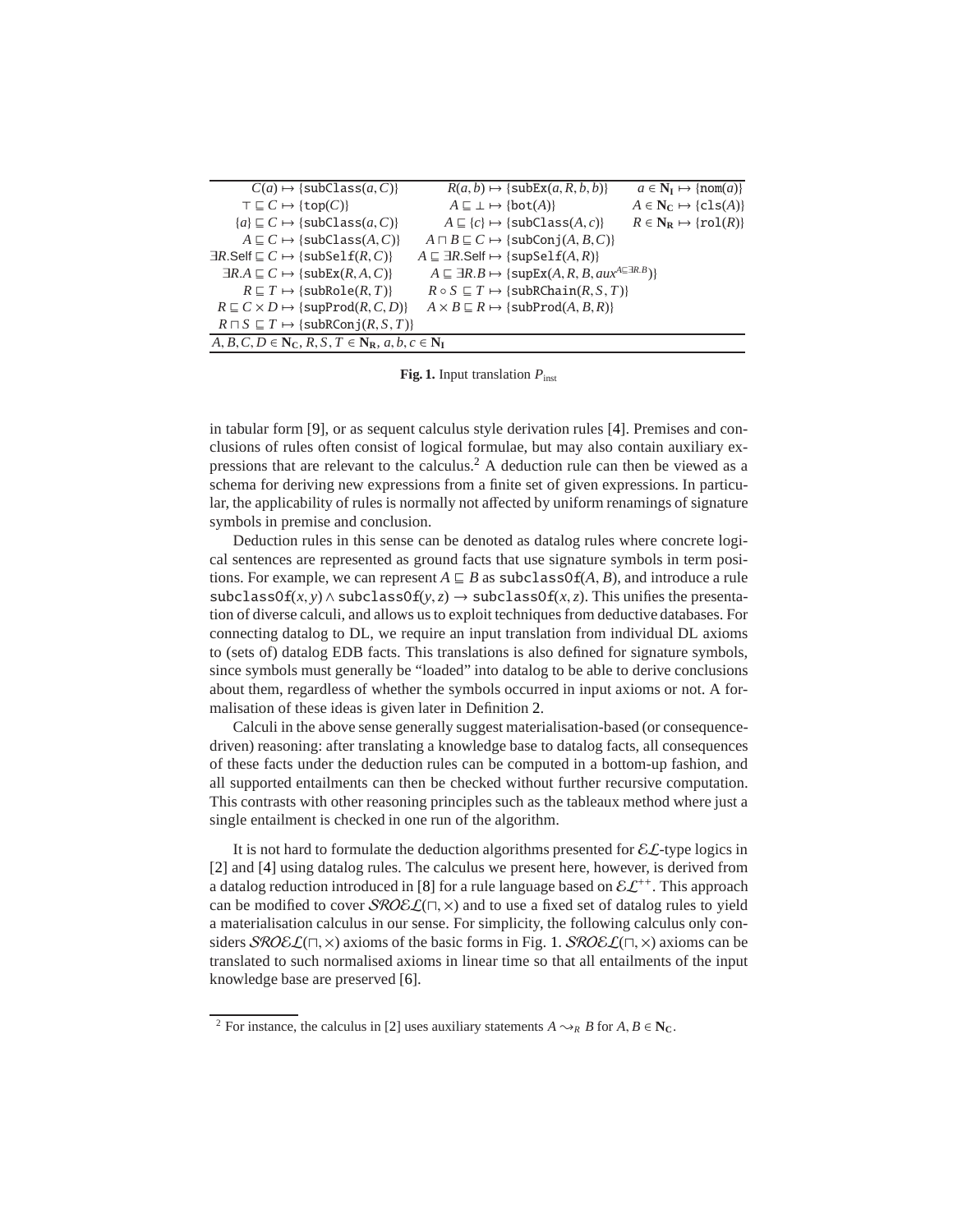<span id="page-4-15"></span><span id="page-4-7"></span><span id="page-4-6"></span><span id="page-4-5"></span><span id="page-4-3"></span><span id="page-4-2"></span><span id="page-4-1"></span>

| (1)  | $nom(x) \rightarrow inst(x, x)$                                                                                   |
|------|-------------------------------------------------------------------------------------------------------------------|
| (2)  | $\text{nom}(x) \wedge \text{triple}(x, y, x) \rightarrow \text{self}(x, y)$                                       |
| (3)  | $top(z) \wedge inst(x, z') \rightarrow inst(x, z)$                                                                |
| (4)  | $bot(z) \wedge inst(u, z) \wedge inst(x, z') \wedge cls(v) \rightarrow inst(x, y)$                                |
| (5)  | $subClass(y, z) \wedge inst(x, y) \rightarrow inst(x, z)$                                                         |
| (6)  | $\text{subConj}(y_1, y_2, z) \wedge \text{inst}(x, y_1) \wedge \text{inst}(x, y_2) \rightarrow \text{inst}(x, z)$ |
| (7)  | $subEx(v, y, z) \wedge triple(x, y, x') \wedge inst(x', y) \rightarrow inst(x, z)$                                |
| (8)  | $subEx(v, y, z) \wedge self(x, v) \wedge inst(x, y) \rightarrow inst(x, z)$                                       |
| (9)  | $supEx(y, y, z, x') \wedge inst(x, y) \rightarrow triple(x, y, x')$                                               |
| (10) | $supEx(y, y, z, x') \wedge inst(x, y) \rightarrow inst(x', z)$                                                    |
| (11) | $subSelf(v, z) \wedge self(x, v) \rightarrow inst(x, z)$                                                          |
| (12) | $\text{supSelf}(y, y) \wedge \text{inst}(x, y) \rightarrow \text{self}(x, y)$                                     |
| (13) | $subRole(v, w) \wedge triple(x, v, x') \rightarrow triple(x, w, x')$                                              |
| (14) | $subRole(v, w) \wedge self(x, v) \rightarrow self(x, w)$                                                          |
| (15) | $subRChain(u, v, w) \wedge triple(x, u, x') \wedge triple(x', v, x'') \rightarrow triple(x, w, x')$               |
| (16) | $subRChain(u, v, w) \wedge self(x, u) \wedge triple(x, v, x') \rightarrow triple(x, w, x')$                       |
| (17) | $subRChain(u, v, w) \wedge triple(x, u, x') \wedge self(x', v) \rightarrow triple(x, w, x')$                      |
| (18) | $\text{subRChain}(u, v, w) \wedge \text{self}(x, u) \wedge \text{self}(x, v) \rightarrow \text{triple}(x, w, x)$  |
| (19) | $subRConj(v_1, v_2, w) \wedge triple(x, v_1, x') \wedge triple(x, v_2, x') \rightarrow triple(x, w, x')$          |
| (20) | $subRConj(v_1, v_2, w) \wedge self(x, v_1) \wedge self(x, v_2) \rightarrow self(x, w)$                            |
| (21) | $subProd(y_1, y_2, w) \wedge inst(x, y_1) \wedge inst(x', y_2) \rightarrow triple(x, w, x')$                      |
| (22) | $subProd(y_1, y_2, w) \wedge inst(x, y_1) \wedge inst(x, y_2) \rightarrow self(x, w)$                             |
| (23) | $supProd(v, z_1, z_2) \wedge triple(x, v, x') \rightarrow inst(x, z_1)$                                           |
| (24) | $supProd(v, z_1, z_2) \wedge self(x, v) \rightarrow inst(x, z_1)$                                                 |
| (25) | $supProd(v, z_1, z_2) \wedge triple(x, v, x') \rightarrow inst(x', z_2)$                                          |
| (26) | $supProd(v, z_1, z_2) \wedge self(x, v) \rightarrow inst(x, z_2)$                                                 |
| (27) | $inst(x, y) \wedge nom(y) \wedge inst(x, z) \rightarrow inst(y, z)$                                               |
| (28) | $inst(x, y) \wedge nom(y) \wedge inst(y, z) \rightarrow inst(x, z)$                                               |
| (29) | $inst(x, y) \wedge nom(y) \wedge triple(z, u, x) \rightarrow triple(z, u, y)$                                     |

<span id="page-4-0"></span>**Fig. 2.** Deduction rules  $P_{\text{inst}}$ 

<span id="page-4-17"></span><span id="page-4-16"></span><span id="page-4-14"></span><span id="page-4-13"></span><span id="page-4-12"></span><span id="page-4-11"></span><span id="page-4-10"></span><span id="page-4-9"></span><span id="page-4-8"></span><span id="page-4-4"></span>**Theorem 1.** *Consider the materialisation calculus*  $K_{inst}$  *with input translation*  $I_{inst}$  *as in Fig. [1,](#page-3-1)* and derivation rules  $P_{inst}$  as in Fig. [2.](#page-4-0) For a knowledge base KB such that  $I_{inst}(\alpha)$  $i$ *s defined for all*  $\alpha \in \text{KB}$ *, set*  $P(\text{KB}) \coloneqq P_{\text{inst}} \cup \bigcup_{\alpha \in \text{KB}} I_{\text{inst}}(\alpha) \cup \bigcup_{s \in \text{N}_\text{I} \cup \text{N}_\text{C} \cup \text{N}_\text{R}} I_{\text{inst}}(s)$ *.* 

*For all*  $C \in \mathbb{N}_C$ *, and*  $a \in \mathbb{N}_I$ *,* KB *entails*  $C(a)$  *if and only if*  $P(KB)$  *entails*  $\text{inst}(a, C)$ *, whenever P*(KB) *is defined. Thus Kinst provides a materialisation calculus for instance checking for* SROEL(⊓, ×) *knowledge bases within which all axioms are normalised.*

The IDB predicates inst, triple, and self in  $P_{\text{inst}}$  correspond to ABox axioms for atomic concepts, roles, and concepts ∃*R*.Self, respectively. Rule [\(1\)](#page-4-1) serves as an initialisation rule that accounts for the first inst facts to be derived. Rule [\(2\)](#page-4-2) specifies the (only) case where reflexive triple facts lead to self facts. The rules [\(3\)](#page-4-3) to [\(26\)](#page-4-4) capture expected derivations for each of the axiom types as encoded by the EDB predicates. Rule [\(4\)](#page-4-5) checks for global inconsistencies, and would typically not be materialised in implementations since its effect can directly be taken into account during entailment checking. Rules [\(9\)](#page-4-6) and [\(10\)](#page-4-7) make use of auxiliary constants *aux<sup>A</sup>*⊑∃*R*.*<sup>B</sup>* for handling existentials. Roughly speaking, each such constant represents the class of all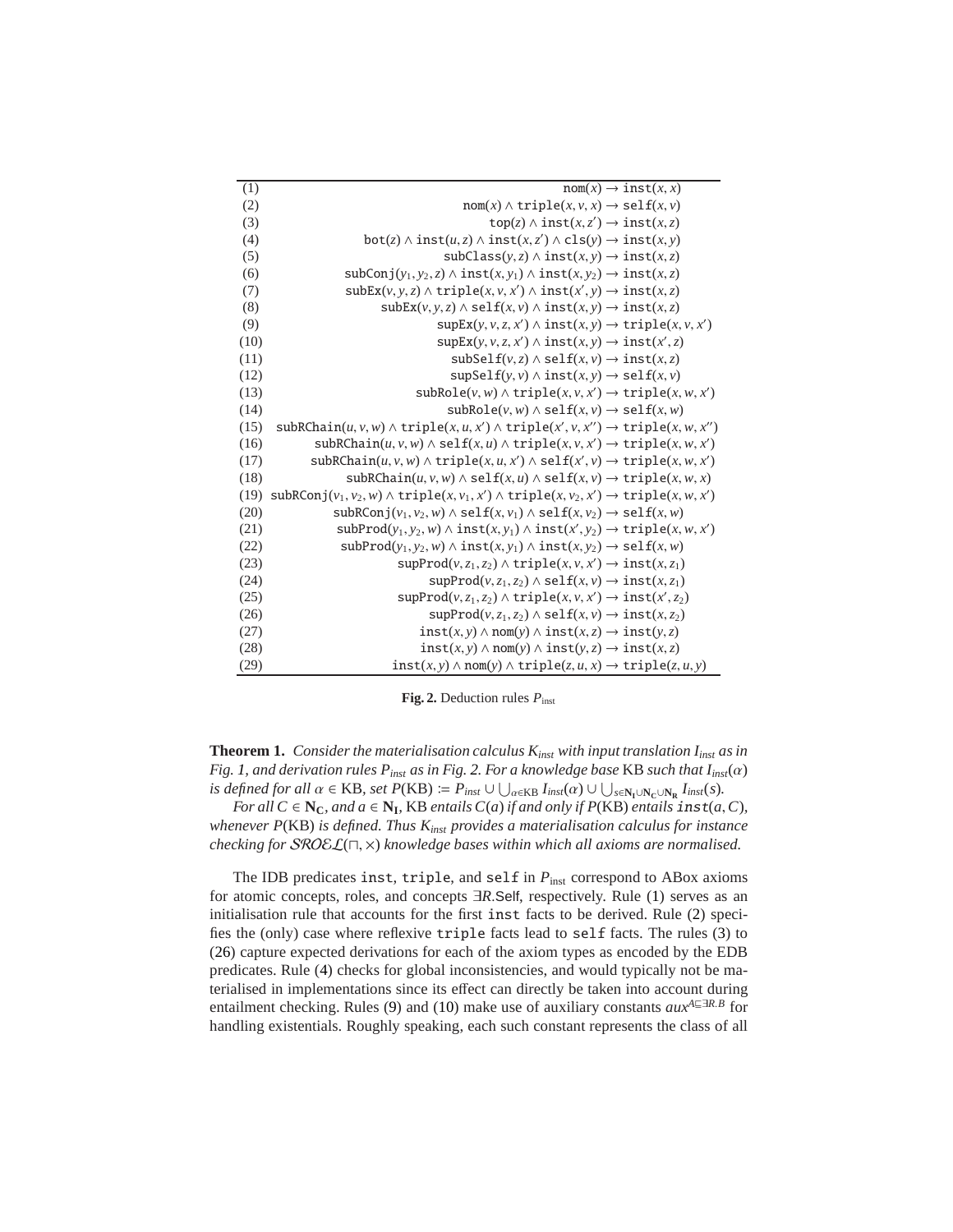role successors generated by the axiom from which it originates; see [\[6\]](#page-12-2) for details. The remaining rules [\(27\)](#page-4-8) to [\(29\)](#page-4-9) encode equality reasoning that is relevant in the presence of nominals where statements  $\text{inst}(a, b)$  with  $a, b \in \mathbb{N}_I$  encode equality of *a* and *b*.

Axiom normalisation and the computation of  $I_{inst}$  can be accomplished in linear time, and the time for reasoning in datalog is polynomial w.r.t. the size of the collection of ground facts. Together with the known P-hardness of  $\mathcal{EL}^{++}$  [\[2\]](#page-12-1), we obtain the following result, of which no formal proof seems to have been published so far:

**Corollary 1.** *Instance checking in* SROEL(⊓, ×) *and in OWL EL without datatype properties is* P *complete w.r.t. the size of the knowledge base.*

This result can be extended to OWL EL with datatype properties along the lines of datatype reasoning in  $\mathcal{EL}^{++}$  [\[2\]](#page-12-1), but this is not implied by the above theorem. The proof of Theorem [1](#page-3-2) is found in [\[6\]](#page-12-2). Completeness is obtained by transforming models of datalog programs to corresponding models of DL knowledge bases, part of which is to show that equality reasoning really suffices to establish a congruence between elements of the domain. Soundness is shown by interpreting the meaning of datalog atoms in terms of DL, and showing inductively that each rule application preserves soundness of this interpretation. This is most interesting for rules [\(19\)](#page-4-10) and [\(25\)](#page-4-11) where the result hinges upon the restrictions on role conjunction and concept products in  $\mathcal{SROEL}(\sqcap, \times)$ .

#### <span id="page-5-0"></span>**4 Classification of** SROEL**(**⊓, <sup>×</sup>**) Knowledge Bases**

The materialisation calculus  $K_{inst}$  of Theorem [1](#page-3-2) solves the instance checking problem for SROEL(⊓, ×). A calculus for checking satisfiability is easily derived since a SROEL( $\sqcap$ ,  $\times$ ) knowledge base is inconsistent if and only if  $K_{\text{inst}}$  infers a fact inst(*x*, *z*) where bot(*z*) holds. In this section, we ask how to obtain calculi for *classification* – the computation of all subsumptions of atomic classes implied by a knowledge base.

Class subsumption, too, can be reduced to instance retrieval: to check  $A \subseteq B$ , one introduces a new individual  $c$  and adds an assertion  $A(c)$ ; then the subsumption holds if the modified knowledge base entails  $B(c)$ . This reduction requires the knowledge base to be modified, leading to new entailments, possibly even to global inconsistency. Thus *K*inst cannot directly be used for classification, since it is not feasible to introduce test individuals *c* for all (atomic) classes at load time so as to materialise all subsumptions in parallel. Rather, one would have to use a separate run of  $K_{inst}$  for each subclass A to compute all entailments of the form  $A \subseteq B$ .

This approach allows us to derive a sound and complete materialisation calculus for materialisation in SROEL(⊓, ×) by "internalising" the runs of *K*inst by extending all IDB predicates with an additional parameter to encode the test assumption under which this fact can be inferred. Our assumptions have the form  $A(c)$ , but the name of c is not essential. So we re-use the datalog constant *A* as the test instance of class *A*, such that the additional parameter of IDB atoms can simply be a concept name *A*. The proof of the following theorem is immediate from this discussion.

<span id="page-5-1"></span>**Theorem 2.** *Consider the materialisation calculus Ksc with input translation Isc defined like Iinst in Fig. [1](#page-3-1) and datalog program Psc containing the following rules:*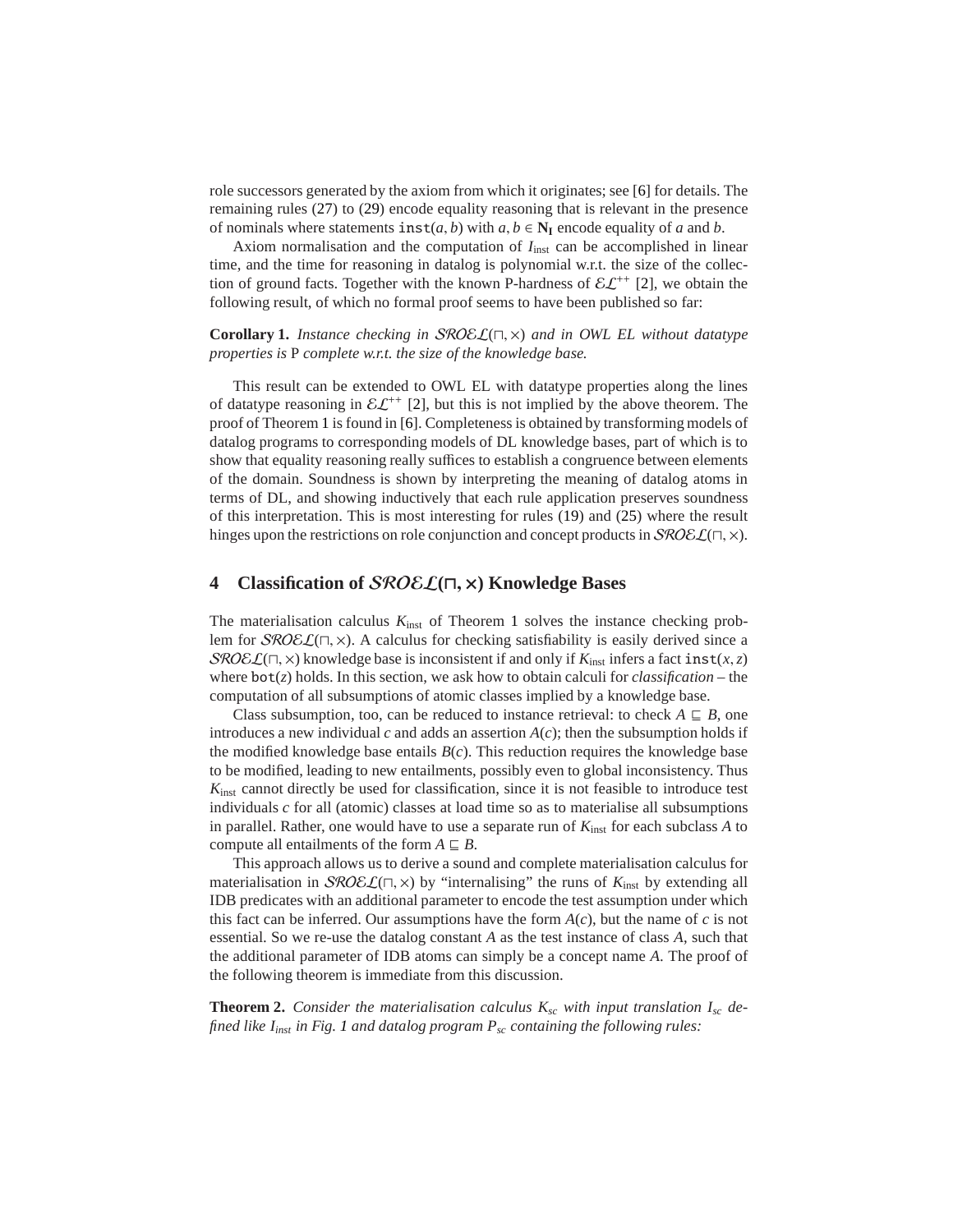- **–** *for each rule r* ∈ *Pinst (Fig. [2\)](#page-4-0), a rule r*′ *obtained from r by adding a new body atom*  $cls(q)$ *, and replacing each IDB atom inst(x, y)* ( $triple(x, y, z)$ *,*  $self(x, y)$ ) *by an atom*  $inst\_sc(x, y, q)$  *(* $triple\_sc(x, y, z, q)$ *,*  $self\_sc(x, y, q)$ *), where q is a variable not occurring in r,*
- $-$  *the additional rule*  $cls(q) \rightarrow inst\_sc(q, q, q)$ *.*

*For a knowledge base* KB *such that*  $I_{sc}(\alpha)$  *is defined for all*  $\alpha \in$  KB*, set*  $P(KB) := P_{sc} \cup$  $\bigcup_{\alpha \in KB} I_{\text{sc}}(\alpha) \cup \bigcup_{s \in N_{\text{I}} \cup N_{\text{C}} \cup N_{\text{R}}} I_{\text{sc}}(s)$ . Then for all A, B ∈ N<sub>C</sub>, KB entails A ⊑ B if and only *if P*(KB) *entails* inst\_sc(*A*, *B*, *A*)*, whenever P*(KB) *is defined. Thus Ksc provides a materialisation calculus for subsumption checking for* SROEL(⊓, ×) *knowledge bases within which all axioms are normalised.*

It must be noted that  $K_{sc}$  is not very efficient since deductions that are globally true are inferred under each local assumption *q* independently. This means that the number of globally derived facts can multiply by the number of class names in the signature, e.g. by more than 300,000 for the popular SNOMED CT ontology. Our formalisation of materialisation calculi provides a direct measure of this increase: the maximal arity of IDB predicates in  $K_{\rm sc}$  is four while it had been three in  $K_{\rm inst}$ , leading to potentially higher space requirements for materialised derivations. Implementations may of course achieve lower space bounds by using suitable optimisations; yet standard implementation techniques for datalog, such as semi-naive materialisation, are sensitive to the number of parameters in IDB predicates. In developing the database-driven reasoner *Orel* [\[7\]](#page-12-8), we also experienced major *runtime* penalties associated with higher arities due to the larger numbers of inferences that must be considered in each derivation step.

The arity of IDB predicates thus is an important measure for the efficiency of a materialisation calculus, and we will denote this parameter as the *arity of a calculus* and speak of binary/ternary/*n*-ary materialisation calculi. The search for more efficient materialisation calculi can now be formalised as the task of finding a ternary or binary calculus that is sound and complete for  $\mathcal{SROEL}(\Pi, \times)$  classification. Unfortunately, as shown in Section [5,](#page-7-0) such a calculus cannot exist. To illustrate that this is not obvious, we now present a classification calculus of lower arity for a fragment of  $\mathcal{SRO}\mathcal{EL}(\sqcap, \times)$ .

We now develop a ternary materialisation calculus that supports role chains but no ⊤, ⊥, nominal classes, and concept products on the left-hand side of axioms. The input translation can remain as in Fig. [1](#page-3-1) but without the cases that involve the excluded features. The EDB predicates top, bot, and subProd are no longer used.

<span id="page-6-0"></span>A set of rules is developed by restricting the rules of  $K_{sc}$  of Theorem [2.](#page-5-1) We use the numbers as in Fig. [2](#page-4-0) for referring to the rules obtained from  $K_{inst}$ . Rules [\(3\)](#page-4-3), [\(4\)](#page-4-5), [\(21\)](#page-4-12), and [\(22\)](#page-4-13) are no longer needed due to the restriction of EDB predicates. Without nominal classes, we find that all derivations  $inst\_sc(x, y, q)$  are such that *y* is a DL class name, or *y* is a DL individual name and  $x = y$ . This is not hard to verify inductively by considering each rule, and the symbols used in relevant EDB facts. This shows that rules [\(27\)](#page-4-8), [\(28\)](#page-4-14), and [\(29\)](#page-4-9) are obsolete as well. As shown in [\[6\]](#page-12-2), the essential feature of the remaining rule set is that the additional parameter  $q$  that has been introduced for  $K_{\rm sc}$ above is no longer required for obtaining a sound and complete materialisation calculus.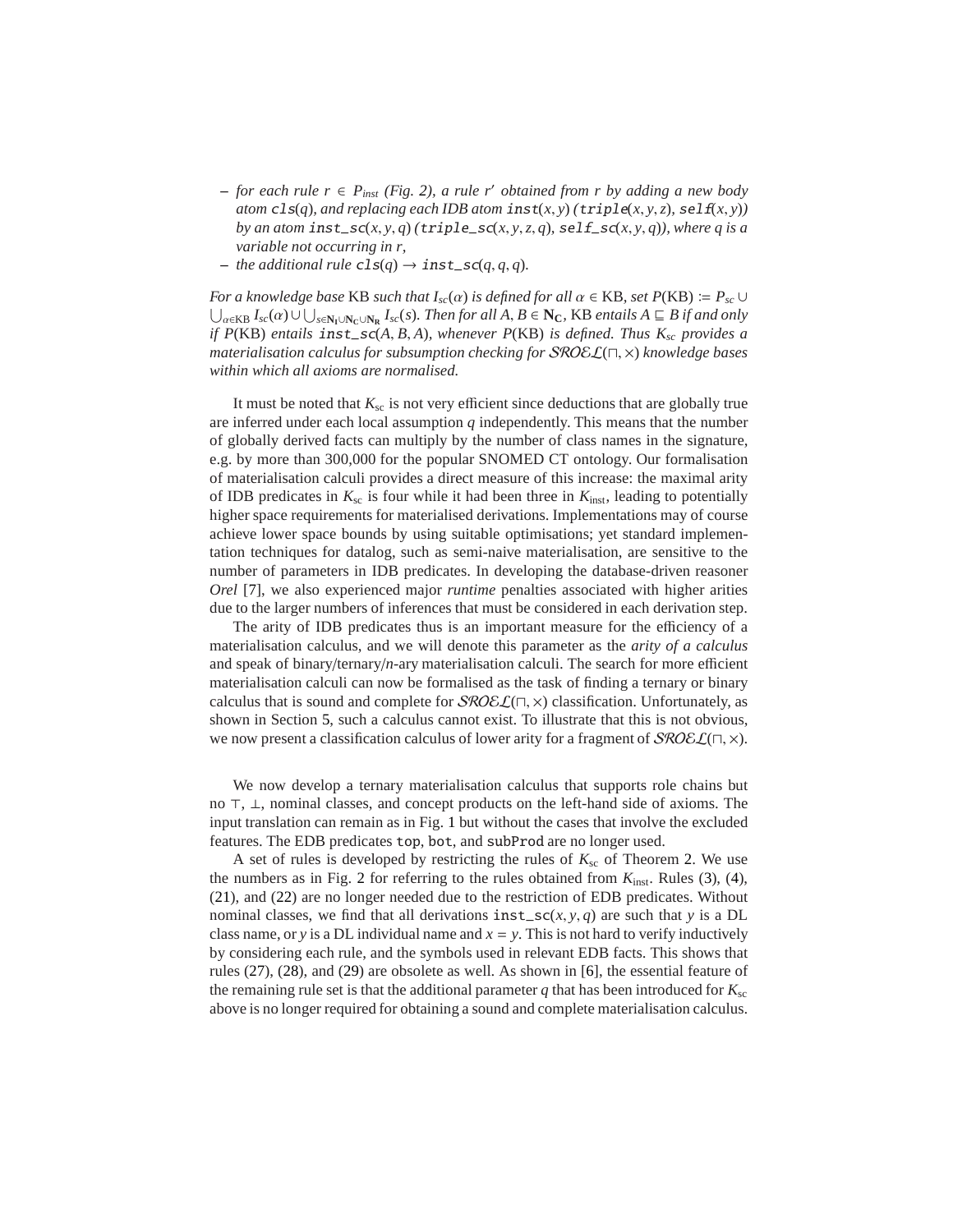**Theorem 3.** *Consider the materialisation calculus*  $K_{\text{scc}}$  *with*  $I_{\text{scc}}$  *defined like*  $I_{\text{inst}}$  *in Fig. [1](#page-3-1) but undefined for all axioms that use nominal classes,* ⊤*,* ⊥*, or concept products on the left-hand side, and the program Pscc consisting of the rules* [\(1\)](#page-4-1)*,* [\(2\)](#page-4-2)*,* [\(5\)](#page-4-15)*–*[\(20\)](#page-4-16)*, and* [\(23\)](#page-4-17)–[\(26\)](#page-4-4) *of Fig.* [2](#page-4-0) *together with a new rule*  $cls(z) \rightarrow inst(z, z)$ *.* 

*For a knowledge base* KB *such that*  $I_{\text{src}}(\alpha)$  *is defined for all*  $\alpha \in \text{KB}$ *, set*  $P(\text{KB}) \coloneqq$  $P_{\text{src}} \cup \bigcup_{\alpha \in KB} I_{\text{src}}(\alpha) \cup \bigcup_{s \in N_I \cup N_C \cup N_R} I_{\text{src}}(s)$ . Then for all  $A, B \in N_C$ , KB entails  $A \sqsubseteq B$  if *and only if P*(KB) *entails* inst(*A*, *B*)*, whenever P*(KB) *is defined. Thus Kscc provides a materialisation calculus for subsumption checking for* SROEL(⊓, ×) *knowledge bases that contain only* ⊓ *(for concepts and roles),* ∃*,* Self*,* ◦*, and concept products on the right-hand side.*

In terms of OWL 2, the DL of the previous theorem covers all OWL EL ontologies without datatype properties and the constructs owl:Thing, owl:topObjectProperty, owl:Nothing, owl:bottomObjectProperty, objectHasValue and objectOneOf.

It is not hard to further simplify  $K_{\text{sec}}$  for the case that no role chains occur in the knowledge base, leading to a binary classification calculus for normalised  $\mathcal{SRO}\epsilon\mathcal{L}(\sqcap, \times)$ knowledge bases that contain only ⊓ (for concepts and roles), ∃, Self, and concept products on the right-hand side. For reasons of space, the calculus has been removed from the final version of this paper; it can still be found in [\[6\]](#page-12-2). A similar approach was used to optimise a classification calculus for  $\mathcal{ELH}$  presented in [\[4\]](#page-12-6).

### <span id="page-7-0"></span>**5 Minimal Arities of Materialisation Calculi**

The previously discussed materialisation calculi for  $\mathcal{SROEL}(\Pi, \times)$  featured different arities: while some reasoning tasks could be solved by binary and ternary calculi, our classification calculus for  $\mathcal{SROEL}(\sqcap, \times)$  is 4-ary. We have argued above that lower arities are important for efficient processing, so it is desirable to develop materialisation calculi of minimal arity. In this section, we establish lower bounds on the arity of materialisation calculi for various reasoning problems. This requires a concrete understanding of what a materialisation calculus is. Generalising the properties of the calculi discussed above, we obtain the following formalisation of this notion.

<span id="page-7-1"></span>**Definition 2.** *A* materialisation calculus *K is a tuple K* =  $\langle I, P, O \rangle$  *where I and O are partial functions, and P is a set of datalog rules, such that*

- *1. given an axiom or signature symbol* α*, I*(α) *is either undefined or a set of datalog facts over EDB predicates,*
- *2. given an axiom* α*, O*(α) *is either undefined or a datalog fact over an IDB predicate,*
- *3. the set of EDB and IDB predicates used by I, P, and O is fixed and finite,*
- *4. P contains no constant symbols,*
- *5. all constant symbols used in I*(α) *or O*(α) *for some axiom (or signature symbol)* α *are either signature symbols that appear in (or are equal to)* α*, or constants of the form aux*<sup>*a*</sup> *with i*  $\geq$  0*, where all constant names aux<sup><i>a*</sup> are mutually distinct and *unequal to any DL signature symbol,*
- *6. I and O do not depend on concrete signature symbols, i.e. for a renaming* ρ *of signature symbols that maps individual*/*concept*/*role names to individual*/*concept*/*role names, we find*  $I(\rho(\alpha)) = \rho(I(\alpha))$  *and*  $O(\rho(\alpha)) = \rho(O(\alpha))$  *if*  $\rho(aux_i^{\alpha}) = aux_i^{\rho(\alpha)}$ *i .*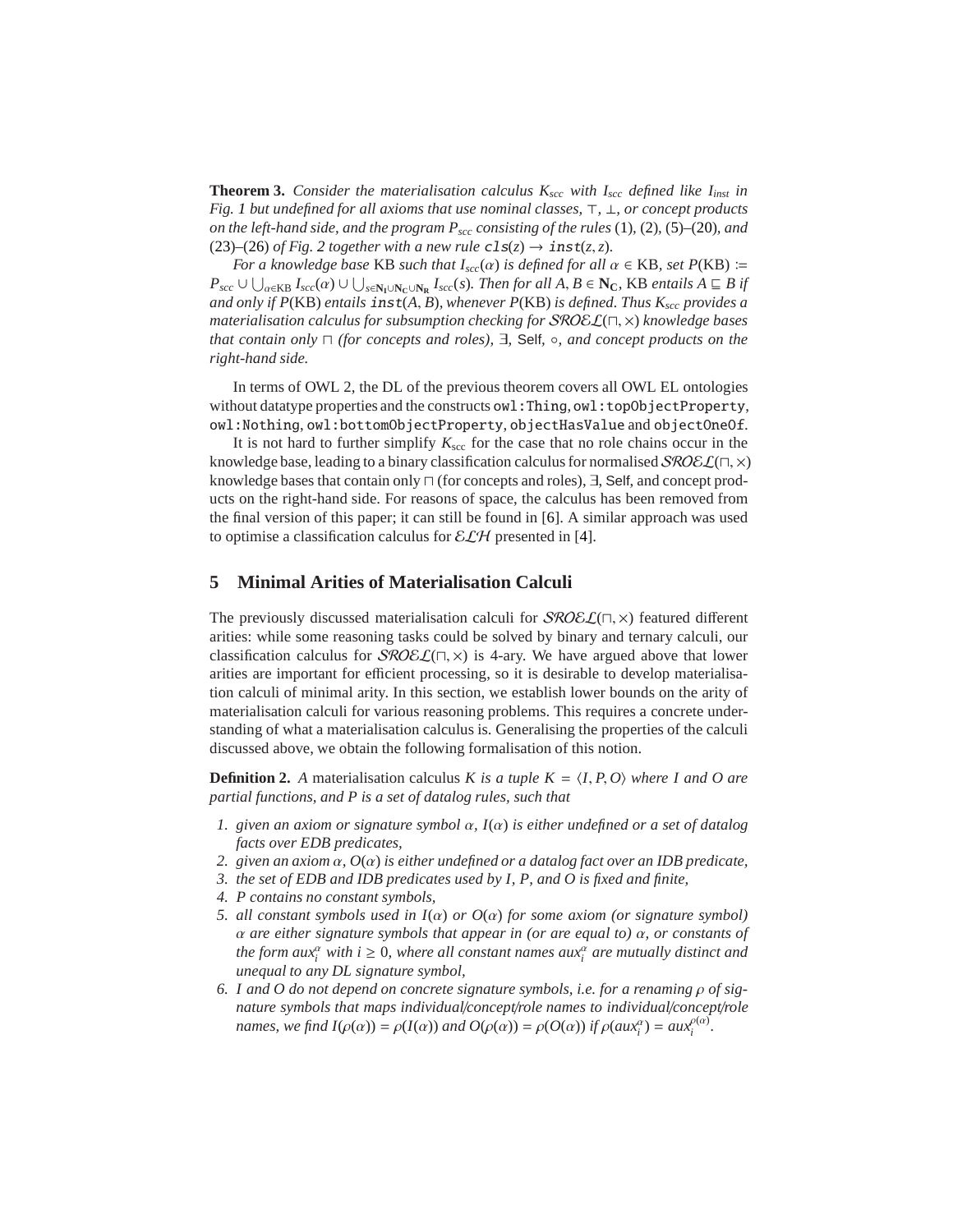We extend *I* to knowledge bases KB by setting  $I(KB) := \bigcup_{\beta \in KB} I(\beta)$  *if*  $I(\beta)$  *is defined for all* β ∈ KB *and undefined otherwise. We extend I to sets of signature symbols S by setting*  $I(S) := \bigcup_{s \in S, I(s)} \text{ defined } I(s)$ *. K induces an* entailment relation ⊢*K between knowledge bases* KB *and axioms* α *over a signature* h**N<sup>I</sup>** , **NC**, **NR**i*, defined by setting* KB ⊢*<sup>K</sup>* α *whenever I*(KB) *and O*( $\alpha$ ) *are defined and I*(KB)  $\cup$  *I*( $N_I \cup N_C \cup N_R$ )  $\cup$  *P*  $\models$  *O*( $\alpha$ ).

*We say that K is sound (complete) if* KB  $\vdash_K \alpha$  *implies (is implied by)* KB  $\models \alpha$  *for all knowledge bases* KB *and axioms* α *for which I*(KB) *and O*(α) *are defined.*

Note that this definition explicitly allows the datalog transformation *I* to introduce arbitrarily many auxiliary constants  $aux_i^{\alpha}$ . This can be utilised, e.g., to perform a normalisation that introduces auxiliary concept names as part of the input translation, or to introduce new constants for handling existentials as in the above calculi. Yet, the input translation is limited in its expressivity, since it depends only on individual axioms and signature symbols. In particular, this precludes complex datalog translations as in [\[10,](#page-12-9)[11\]](#page-12-10). Note that we do not make any assumptions on the computability or complexity of *I* and *O*, but both functions are typically very simple.

Now our general proof strategy is as follows. For a contradiction, we suppose that there is a materialisation calculus of lower arity that solves a given reasoning problem. We then consider a particular instance of that problem, given by a knowledge base KB from which a relevant consequence  $\alpha$  must follow. Since the calculus is assumed to be complete, we obtain an according datalog derivation with a corresponding proof tree. This proof tree is then modified by renaming constants, leading to a variant of the proof tree that is still valid for the given materialisation calculus, but that is based on different (renamed) assumptions. The modified assumptions correspond to a modified knowledge base KB′ , and by our construction we find that the materialisation calculus still computes the entailment of  $\alpha$  on the input KB'. We then show that  $\alpha$  is not entailed by KB′ , so that the calculus is proven to be unsound. Since KB′ is based on the modified proof tree, some graph theoretic arguments are required to establish this last step.

A central notion of this proof strategy is the following modification of proof trees.

<span id="page-8-0"></span>**Definition 3.** *Consider a materialisation calculus*  $K = \langle I, P, O \rangle$  *and a knowledge base* KB *such that I*(KB) *is defined, and a proof tree T* =  $\langle N, E, \lambda \rangle$  *for I*(KB) ∪ *I*( $N_I \cup N_C \cup$ **NR**) ∪ *P. We say that a DL signature symbol* σ occurs *in a ground atom F if F contains*  $\sigma$  *as a constant, or if F contains some auxiliary constant aux* $_i^a$  *such that*  $\sigma$  *occurs in*  $\alpha$ *. The* interface *of a node*  $n \in N$  *is the set of signature symbols that occur in*  $\lambda(n)$ *.* 

*The (labels of) T can be* diversified *by the following recursive construction:*

- **–** *replace all signature symbols s that do not occur in the interface of the root node by a fresh symbol s*′ *that has not yet been used in T or in this construction,*
- **–** *recursively diversify the subtrees below each of the direct child nodes of the root.*

*We tacitly assume that the datalog signature contains all required new constant names. Note that the renaming may a*ff*ect auxiliary constants by renaming symbols in the axioms that are part of their name. The diversification is thus obtained by replacing some signature symbols with fresh symbols. This replacement may not be uniform throughout* the tree, and we use s<sup>n</sup> to denote the symbol by which s is replaced in node n.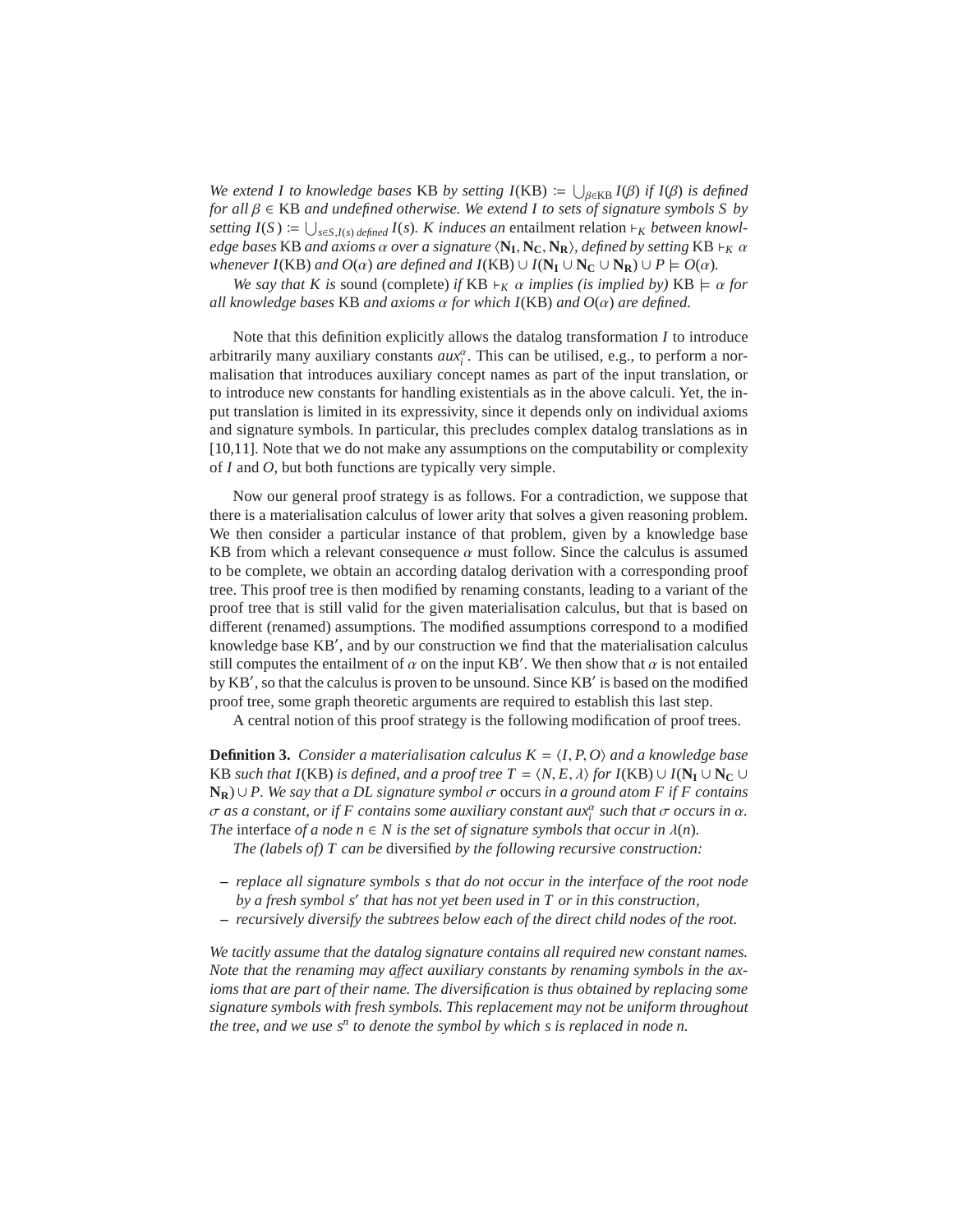

**Fig. 3.** Diversification of a  $K_{\text{sec}}$  proof for  $\{A \sqsubseteq \exists R.C, \exists R.C \sqsubseteq B, B \sqsubseteq C\} \models A \sqsubseteq C$ 

<span id="page-9-0"></span>Intuitively speaking, the above renaming removes any re-use of constant names throughout the proof tree that is not strictly necessary for applying the rules of *P*. What is "strictly necessary" is captured by the *interface* of each node: constants that are not in the interface of a rule application can be renamed uniformly in all descendants of the current node without affecting the correctness of the proof tree. This creates directly connects the arity of a calculus to the amount of renaming during diversification.

Figure [3](#page-9-0) shows an example diversification based on the calculus  $K_{\text{sec}}$  of Theorem [3,](#page-6-0) where we use the notation from Definition [3](#page-8-0) for denoting renamed symbols. Note how  $C$  is renamed to  $C^{n3}$  in some but not in all labels. Also note that no further renamings occur below the nodes *n*5 and *n*6 since all relevant symbols occur in their interface due to the auxiliary constant. As expected, the diversification is again a proof tree for a knowledge base that contains suitably renamed axioms:

<span id="page-9-1"></span>**Definition 4.** *Consider a materialisation calculus K, knowledge base* KB*, and proof tree T as in Definition [3.](#page-8-0) Let* λ ′ *denote a diversified labelling for T.*

*Let*  $m \in N$  *be a leaf node with*  $\lambda(m) \in I(\alpha)$  *for some*  $\alpha \in KB$ *. By Definition* 2*, one can rename symbols in*  $\alpha$  *to obtain an axiom*  $\alpha'$  *such that*  $\lambda'(m) \in I(\alpha')$ *. Concretely,* α ′ *is obtained from* α *be replacing all symbols s in the interface of m by s<sup>m</sup>, and by replacing all other symbols t by some fresh symbol t*′ *not used anywhere yet. We select one such axiom* α ′ *<sup>m</sup> for each such node m.*

*The* diversification KB' of KB *is the knowledge base* KB'  $:= \{\alpha'_n \mid n \in N, n \text{ a leaf}\}.$ *The tree structure of T can be used to represent* KB′ *as a set of nested sets* Γ*<sup>n</sup> for*  $n \in \mathbb{N}$ , *recursively defined by setting*  $\Gamma_n := {\alpha'_m \mid \langle n, m \rangle \in E, m \text{ a leaf}} \cup {\Gamma_m \mid \langle n, m \rangle \in E}$ *E*, *m not a leaf*}*. We say that an axiom or set is* below *a set* Γ*<sup>n</sup> if it is either an element of*  $\Gamma_n$ , *or if it is (recursively) below some element of*  $\Gamma_n$ .

For Fig. [3,](#page-9-0) the diversified knowledge base is  $\{A \sqsubseteq \exists R^{n3} \ldots C^{n3}, \exists R^{n3} \ldots C^{n3} \sqsubseteq B^{n1}, B^{n1} \sqsubseteq B^{n1} \}$ *C*} and we have  $\Gamma_{n1} = \{B^{n1} \sqsubseteq C, \{\exists R^{n3}. C^{n3} \sqsubseteq B^{n1}, \{A \sqsubseteq \exists R^{n3}. C^{n3}\}\}\}\)$ . Since the underlying calculus is correct, the conclusion still follows from the diversified knowledge base, and the diversified proof tree is still correct. Below we use diversification to construct proof trees with invalid conclusions for calculi with insufficient arities.

To this end, note that if *l* is the maximal number of premises in rules of *K*, then each set  $\Gamma_n$  has at most *l* elements (axioms  $\alpha'_m$  for leaf children, sets  $\Gamma_m$  for non-leaf children). Moreover, if  $\Gamma_m \in \Gamma_n$ , then the DL signature symbols that occur in axioms below  $\Gamma_m$  either belong to the interface of *n*, or occur only in axioms of KB' that are below Γ*m*. The interface includes all DL symbols that occur in the ground IDB atom that is derived at a certain node of the proof tree, so the use of auxiliary constants can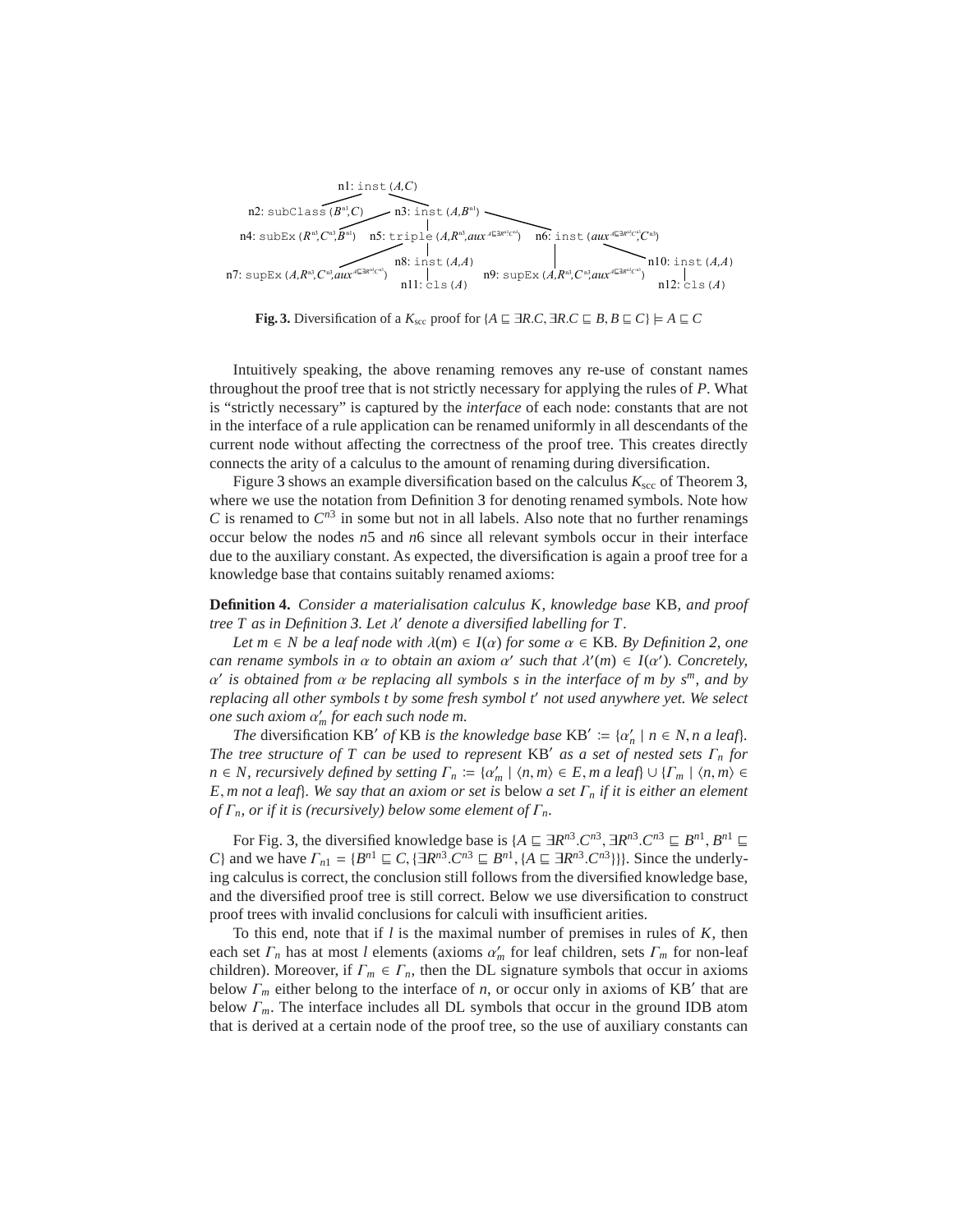

**Fig. 4.** Dependency graph for the proof of Theorem [4](#page-10-0)

<span id="page-10-1"></span>require the inclusion of *all* symbols of a given input axiom into the interface. Yet, the arity clearly limits the number of axioms for which this may be the case: for a calculus of arity *a*, the interface of any node can comprise no more than the set of DL symbols that occur in *a* axioms of the input knowledge base.

These observations can also be interpreted graphically based on the *dependency graph* of KB′ – the graph that has the signature symbols in KB′ as its nodes, and, for each axiom of KB′ with exactly *n* signature symbols, an *n*-ary hyperedge connecting these *n* symbols. The sets of axioms  $\Gamma_n$  can be viewed as subgraphs of a dependency graph, where the interface of the node *n* describes the nodes that this subgraph is allowed to share with the remaining graph. These insights allow us to provide a proof sketch for our first minimality result; see [\[6\]](#page-12-2) for details on each step of the argument.

<span id="page-10-0"></span>**Theorem 4.** *Let* L *be a DL with GCIs, existential quantification, and role chains. Every materialisation calculus that is sound and complete for classification or instance retrieval in* L *has arity three or more.*

*Proof.* To obtain the result for classification, suppose that there is a binary materialisation calculus  $K = \langle I, P, O \rangle$  for classification in L. Let KB contain the following axioms:

$$
D_i \sqsubseteq \exists S_i.D_{i+1}, \quad S_i \circ R_{i+1} \sqsubseteq R_i, \quad D_{k+1} \sqsubseteq \exists R_{k+1}.B, \quad \exists R_0.B \sqsubseteq B,
$$

for all  $i \in \{0, \ldots, k\}$ , where  $k > 2(l+1)$  for *l* the maximal number of body atoms in rules of *P*. Then KB entails  $D_0 \subseteq B$ . Thus there is a proof tree *T* for deriving  $O(D_0 \subseteq B)$  for the program *I*(KB)  $\cup I(N_I \cup N_C \cup N_R) \cup P$ . Let  $T' = \langle N, E, \lambda' \rangle$  be the diversified proof tree obtained from  $T$  by using renamed symbols  $s^n$  as in Definition [3,](#page-8-0) and let KB' be the according diversified knowledge base. One can now construct a model  $I$  of KB' in such a way that  $\mathcal{I} \models D_0 \sqsubseteq B$  can hold only if KB' contains axioms of the form:

$$
d_0 \sqsubseteq s_0.d_1,\ldots,d_k \sqsubseteq s_k.d_{k+1}, \quad s_0 \circ r_1 \sqsubseteq r_0,\ldots,s_k \circ r_{k+1} \sqsubseteq r_k, \quad d_{k+1} \sqsubseteq B, \ \exists r_0.B \sqsubseteq B,
$$

where  $d_0 = D_0$ ,  $d_i = D_i^o$  for some  $o \in N$ ,  $s_i = S_i^o$  for some  $o \in N$ , and  $r_i = R_i^o$  for some  $o \in N$ . We claim that this is impossible. For a contradiction, suppose KB' contains a set of axioms KB′′ of this form. The axioms of KB′′ are distributed over sets (Γ*o*)*o*∈*<sup>N</sup>* as in Definition [4.](#page-9-1) Since *T* ′ has an out-degree of at most *l* (as specified above), our choice of *k* implies that *T*' contains a node  $o \in N$  such that  $\Gamma_o$  has three axioms of the form  $d_i \nightharpoonup \exists s_i \ldotp d_{i+1}$  below it, and such that three other axioms of this form are not below it.

The axioms below Γ*<sup>o</sup>* induce a subgraph of the dependency graph of KB′′ as shown in Fig. [4.](#page-10-1) As discussed above, this subgraph may share at most two nodes with the rest of the graph since  $K$  has arity two. Now it is not hard to argue that such a subgraph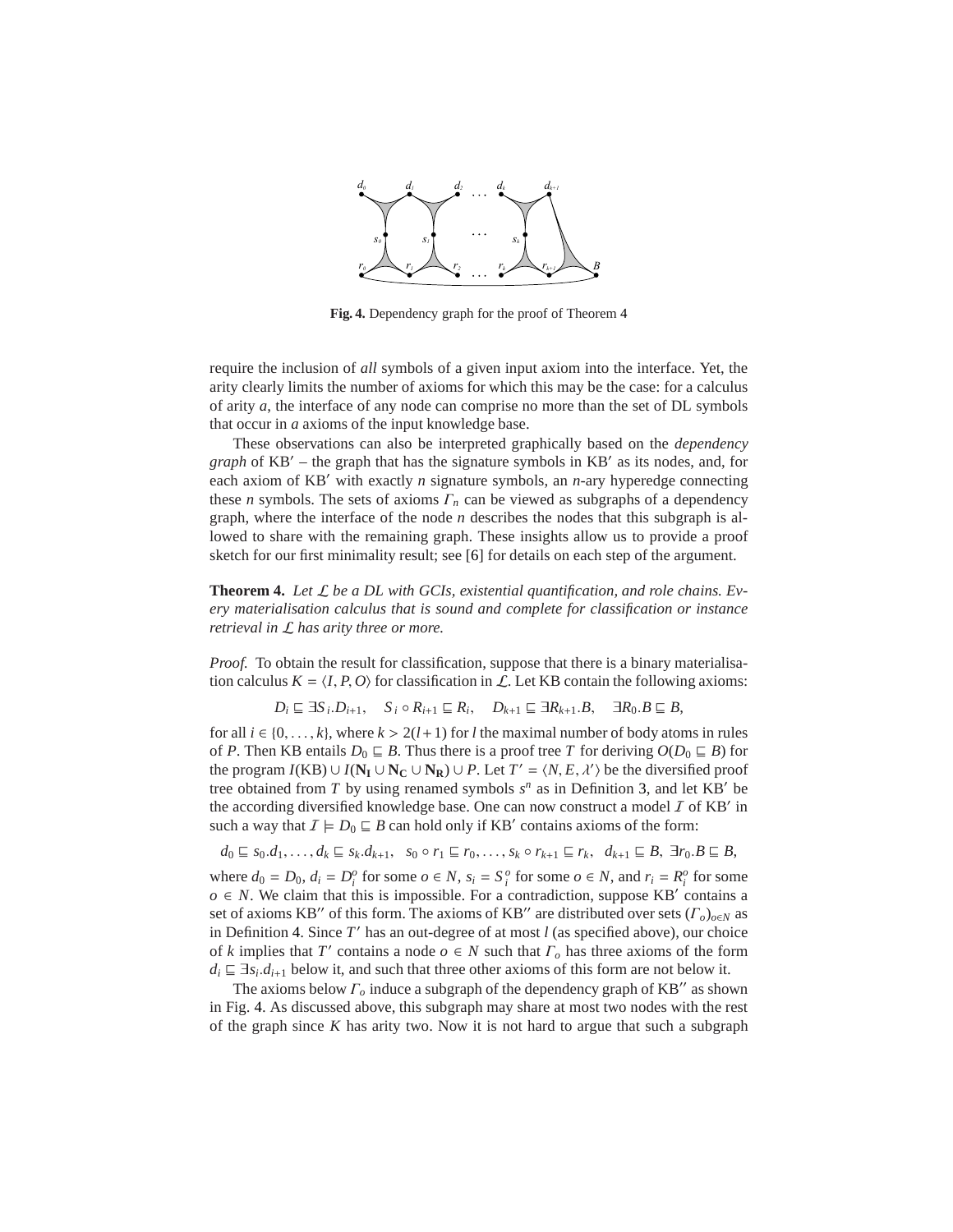cannot exist. Hence  $\Gamma_o$  cannot exist, and KB'' cannot be contained in KB'. So  $\bar{I}$  does not satisfy  $D_0 \sqsubseteq B$ , and thus the latter is not a consequence of KB'. As *T'* is a proof tree for  $I(KB') \cup I(N_I \cup N_C \cup N_R) \cup P$ , *K* derives  $D_0 \subseteq B$ . So *K* cannot be sound, contradicting our assumption of its existence.

The result for instance retrieval is obtained by extending KB with an axiom  $D_0(a)$ , and using an analogous argument to show that  $B(a)$  is not entailed by any diversification of this knowledge base on a materialisation calculus of arity 2. ⊓⊔

Analogous proofs can be given to obtain results for DLs that include nominals:

<span id="page-11-0"></span>**Theorem 5.** *Let* L *be a DL with GCIs, existential quantification, and nominal classes. Every materialisation calculus that is sound and complete for classification in* L *has arity three or more.*

<span id="page-11-1"></span>**Theorem 6.** *Let* L *be a DL with GCIs, existential quantification, role chains, and nominal classes. Every materialisation calculus that is sound and complete for classification in* L *has arity four or more.*

These results do not extend to instance retrieval, so in a sense classification is harder to implement efficiently. Indeed, Theorem [1](#page-3-2) shows that a ternary instance retrieval calculus exists for a DL that includes existentials, nominals, and role chains. For DLs as in Theorem [5,](#page-11-0) we have not presented calculi of optimal arity. A ternary (binary) calculus for classification (instance retrieval) in this case can be obtained by eliminating the triple\_sc (triple) predicate from  $K_{\rm sc}$  ( $K_{\rm inst}$ ) as done for the binary calculus  $K_{\rm sc}$ . presented in [\[6\]](#page-12-2). Theorem [6](#page-11-1) may be surprising, given that the calculus proposed in [\[2\]](#page-12-1) for  $\mathcal{EL}^{++}$  would be ternary in our notation. The explanation is that this algorithm is incomplete for classification; the proof of Theorem [6](#page-11-1) can be used to find a suitable counter example [\[6\]](#page-12-2).

#### **6 Summary and Conclusions**

The focus of this work has been the study of inferencing calculi for  $\mathcal{SROEL}(\sqcap, \times)$  and its fragments, and especially this paper is – to the best of our knowledge – the first to present a sound and complete polynomial time calculus for inferencing in a DL that is so closely related to the OWL EL ontology language. For investigating properties of such calculi, we presented a simple framework for expressing materialisation calculi in terms of datalog. This revealed the arity of IDB predicates as an interesting measure for the worst-case space requirements of materialisation-based algorithms. While  $\mathcal{SROEL}(\sqcap, \times)$  fragments without role chains and nominals admit classification calculi based on binary IDB predicates, the inclusion of either feature increases the required arity by one. Having both features,  $\mathcal{SROEL}(\square, \times)$  thus does not admit any sound and complete classification calculus of arity below four.

We are thus able to differentiate various  $\mathcal{SROEL}(\Pi, \times)$  fragments and inferencing tasks based on a measure that relates to the efficiency of actual implementations. Indeed, our findings agree with practical experiences that especially nominals and role chains are harder to implement efficiently than basic  $\mathcal{EL}$  features.<sup>[3](#page-11-2)</sup> Computational complexity

<span id="page-11-2"></span><sup>&</sup>lt;sup>3</sup> Based on the author's experience implementing Orel [\[7\]](#page-12-8), and personal communication with developers of DB [\[4\]](#page-12-6) and CEL (<http://lat.inf.tu-dresden.de/systems/cel/>).